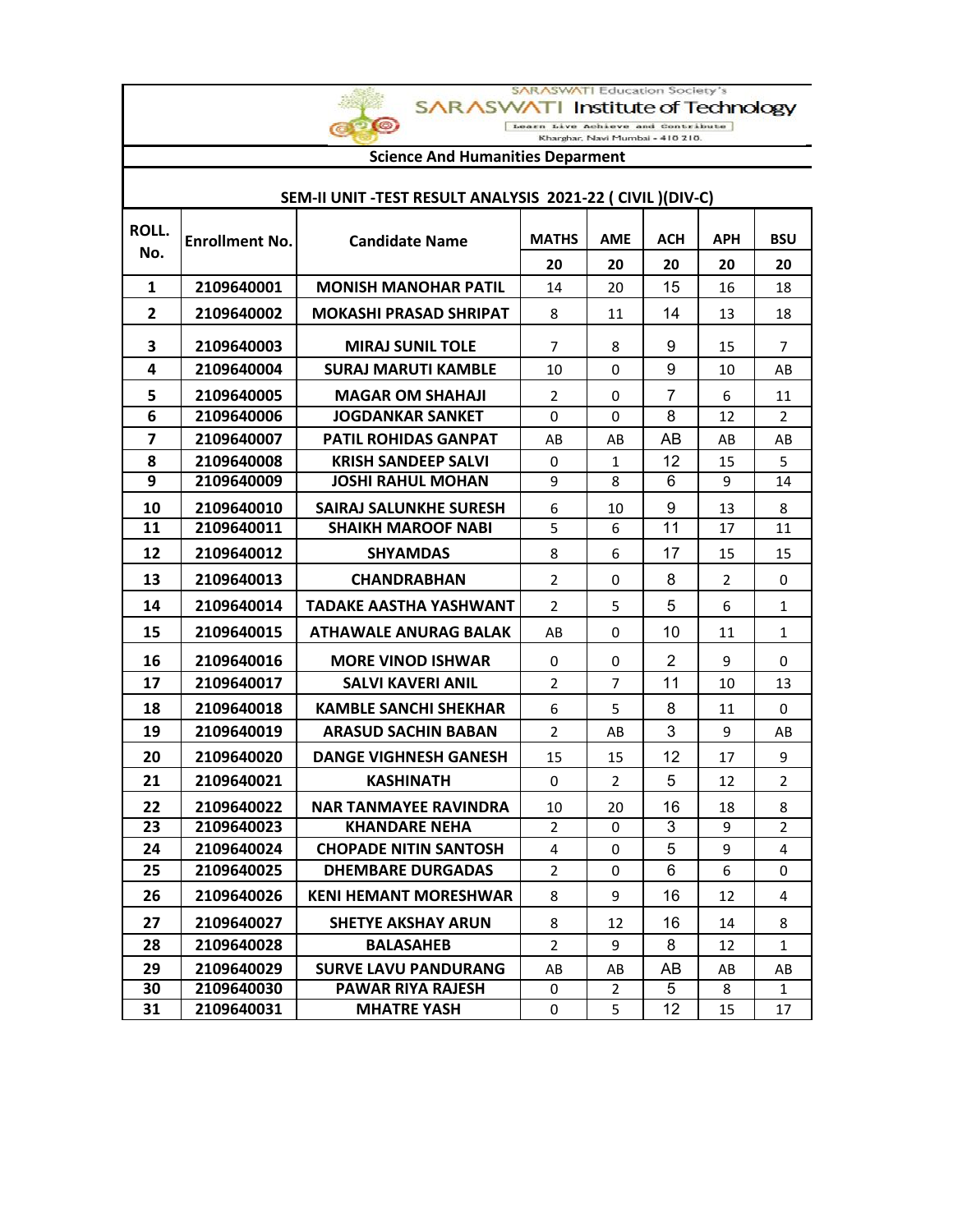| 1<br>A                  |
|-------------------------|
| 0                       |
| $\overline{1}$          |
| 12                      |
|                         |
| 6                       |
| 10<br>3                 |
| $\overline{\mathbf{r}}$ |
| ۹B                      |
| 4                       |
| $\overline{5}$          |
| 9                       |
| 4                       |
| 17                      |
|                         |
|                         |
| 3<br>J                  |
|                         |
| 1!<br>5                 |
| 8                       |
|                         |
| 14                      |
| 10                      |
|                         |
| 6<br>I                  |
| S                       |
| 10                      |
| L                       |
| 1                       |
| ۹B                      |
| l                       |
| 16<br>Ć                 |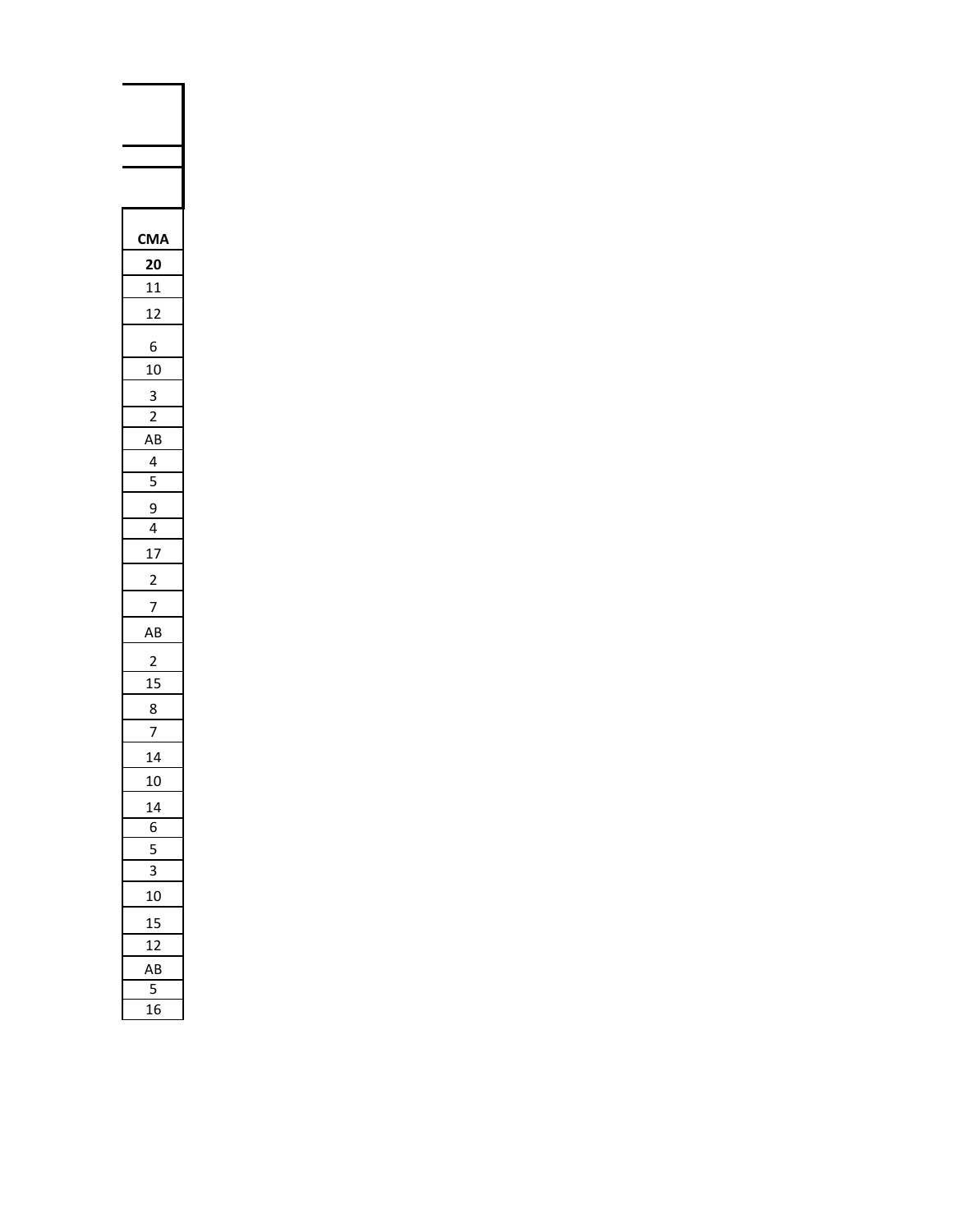|              |                                                                                      |                                                                  | <b>SARASWATI Education Society's</b> |                |                |                |
|--------------|--------------------------------------------------------------------------------------|------------------------------------------------------------------|--------------------------------------|----------------|----------------|----------------|
|              | Institute of Technology<br><b>SARASWAT</b><br>$\circ$<br>Live Achieve and Contribute |                                                                  |                                      |                |                |                |
|              |                                                                                      |                                                                  | Kharghar, Navi Mumbai - 410 210.     |                |                |                |
|              |                                                                                      | <b>Science And Humanities Deparment</b>                          |                                      |                |                |                |
|              |                                                                                      | SEM-II UNIT TEST-I RESULT ANALYSIS 2021-22 ( MECHANICAL )(DIV-C) |                                      |                |                |                |
| <b>ROLL.</b> | <b>Enrollment</b>                                                                    |                                                                  |                                      |                |                |                |
| No.          | No.                                                                                  | <b>Candidate Name</b>                                            | <b>MATHS</b>                         | <b>AME</b>     | <b>ACH</b>     | <b>APH</b>     |
|              |                                                                                      |                                                                  | 20                                   | 20             | 20             | 20             |
| 49           | 2109640106                                                                           | <b>KADU GAURI BAPU</b>                                           | 7                                    | 6              | 4              | 5              |
| 50           | 2109640107                                                                           | <b>DASNUR AADITYA BHAUSAHEB</b>                                  | $\overline{2}$                       | $\mathbf{1}$   | $\overline{7}$ | 9              |
| 51           | 2109640108                                                                           | <b>INGOLE TANISHQ GORAKH</b>                                     | $\Omega$                             | $\mathbf{1}$   | 6              | 6              |
| 52           | 2109640109                                                                           | <b>BARAD VEDANT NARENDRA</b>                                     | $\overline{2}$                       | $\overline{2}$ | 9              | 5              |
| 53           | 2109640110                                                                           | <b>IPHADKE NITIN CHANDRESHEKHAR</b>                              | $\overline{2}$                       | 15             | 9              | 6              |
| 54           | 2109640111                                                                           | <b>KANDE SUJAL PRASAD</b>                                        | 4                                    | 18             | 9              | 8              |
| 55           | 2109640112                                                                           | <b>MADHAVI DEVESH GANESH</b>                                     | 8                                    | 5              | 5              | 9              |
| 56           | 2109640113                                                                           | <b>JADHAV TANISH SANJAY</b>                                      | 5                                    | 8              | 12             | $\overline{7}$ |
| 57           | 2109640114                                                                           | <b>FARATE SHUBHAM SITARAM</b>                                    | $\Omega$                             | $\Omega$       | 5              | 10             |
| 58           | 2109640115                                                                           | <b>KAMBALE POONAM DATTA</b>                                      | $\overline{2}$                       | $\mathbf{1}$   | 3              | 6              |
| 59           | 2109640116                                                                           | MURUDKAR ADITYA RAVINDRA                                         | 5                                    | 12             | 9              | 10             |
| 60           | 2109640117                                                                           | <b>PATHADE ASHUTOSH KAILAS</b>                                   | 0                                    | $\Omega$       | 5              | $\overline{7}$ |
| 61           | 2109640118                                                                           | YADAV VIVEK HARINDRA                                             | 3                                    | 12             | 10             | 10             |
| 62           | 2109640119                                                                           | <b>AHIWALE RONIT VIPUL</b>                                       | $\Omega$                             | $\Omega$       | 11             | 8              |
| 63           | 2109640120                                                                           | <b>ANKUR TANAJI PATIL</b>                                        | $\Omega$                             | $\mathbf{1}$   | 9              | 5              |
| 64           | 2109640121                                                                           | <b>PATIL PRATHAMESH GURUNATH</b>                                 | $\Omega$                             | 3              | 5              | 5              |
| 65           | 2109640122                                                                           | <b>JADHAV PRASHANT SAYAJI</b>                                    | $\Omega$                             | $\Omega$       | 6              | $\overline{7}$ |
| 66           | 2109640123                                                                           | <b>PAWAR RASIKA RAJESH</b>                                       | $\Omega$                             | $\Omega$       | 6              | 6              |
| 67           | 2109640124                                                                           | <b>MARDHEKAR RITESH RAVINDRA</b>                                 | $\Omega$                             | $\mathbf{1}$   | $\overline{7}$ | $\overline{7}$ |
| 68           | 2109640125                                                                           | <b>SANKPAL VITHOBA VIKAS</b>                                     | 0                                    | 3              | 5              | 6              |
| 69           | 2109640243                                                                           | <b>BIND MANISHKUMAR LALDHAR</b>                                  | $\overline{2}$                       | $\mathbf 0$    | 9              | $\overline{2}$ |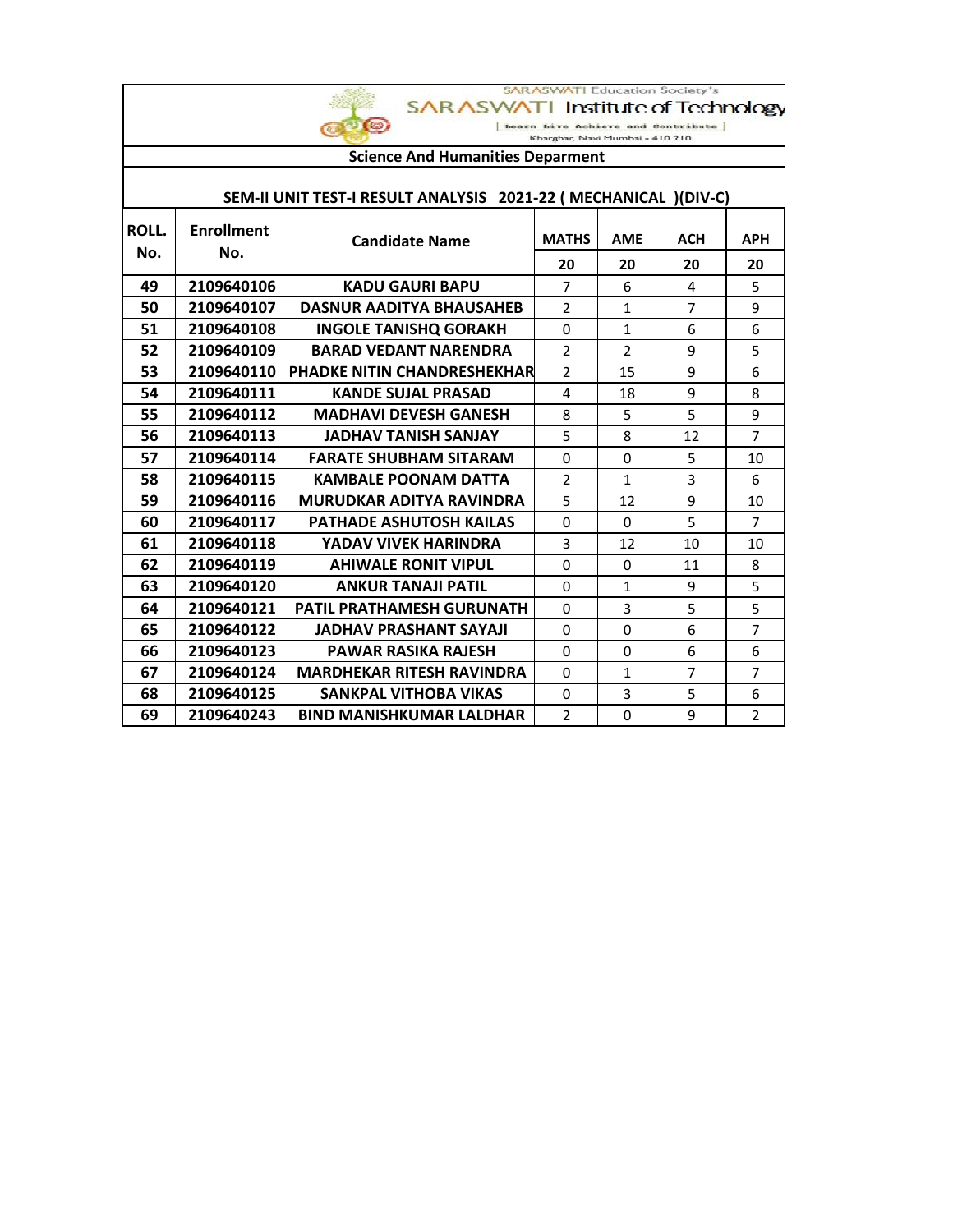| ŗ              |  |  |  |  |
|----------------|--|--|--|--|
|                |  |  |  |  |
|                |  |  |  |  |
|                |  |  |  |  |
|                |  |  |  |  |
| DF             |  |  |  |  |
| 20             |  |  |  |  |
| 11             |  |  |  |  |
| $\mathbf 0$    |  |  |  |  |
| $\overline{0}$ |  |  |  |  |
| 10             |  |  |  |  |
| 14             |  |  |  |  |
| 16             |  |  |  |  |
| 16             |  |  |  |  |
| 15             |  |  |  |  |
| $\overline{0}$ |  |  |  |  |
| $\overline{5}$ |  |  |  |  |
| -<br>5         |  |  |  |  |
| 0              |  |  |  |  |
| 8              |  |  |  |  |
| 6              |  |  |  |  |
| $\overline{2}$ |  |  |  |  |
| l              |  |  |  |  |
| 0              |  |  |  |  |
| O              |  |  |  |  |
| O              |  |  |  |  |
| ,              |  |  |  |  |
| 0              |  |  |  |  |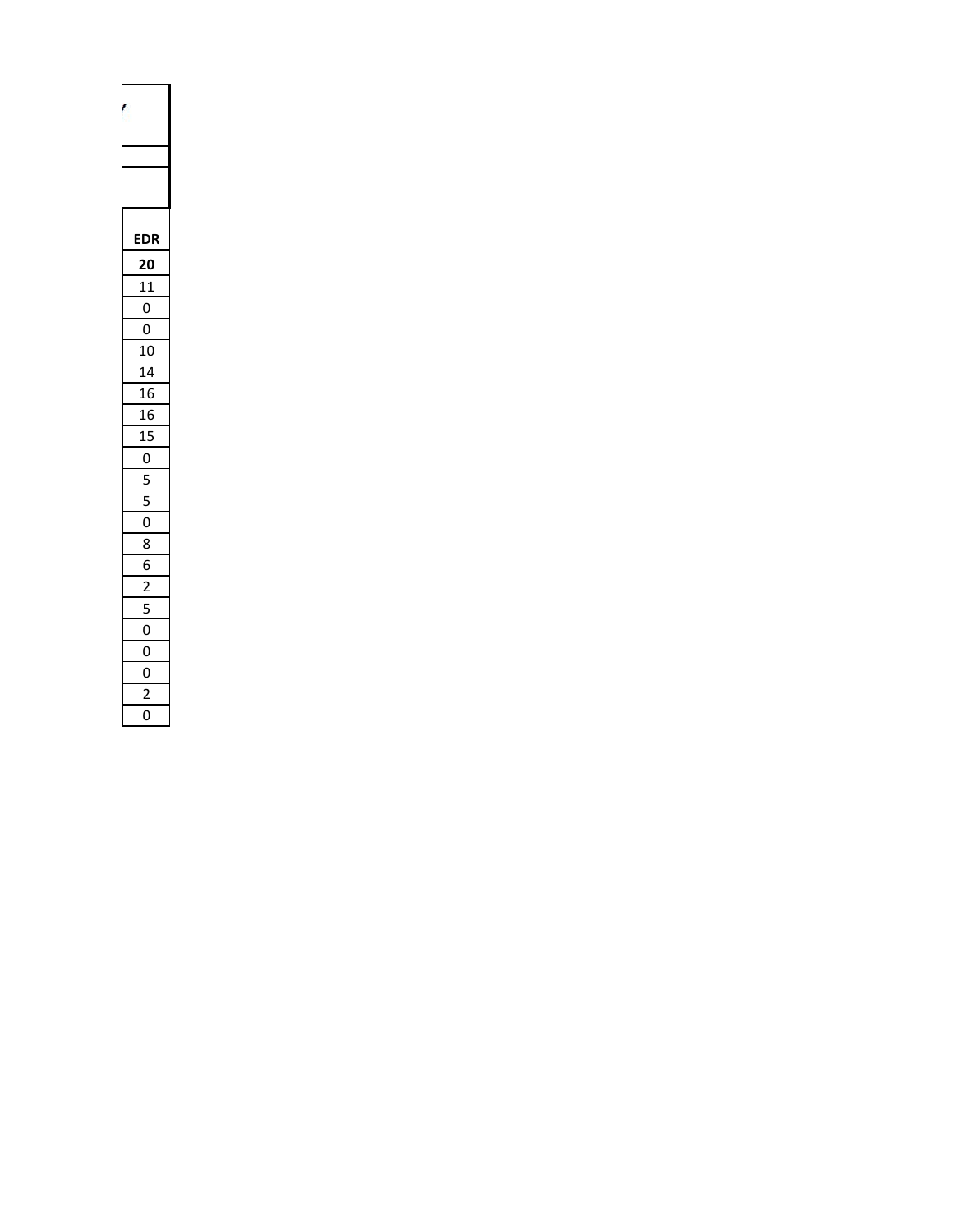|       | <b>SARASWATI Education Society's</b><br>Institute of Technolog<br><b>SARASWATI</b><br>$\circ$<br>Learn Live Achieve and Contribute<br>Kharghar, Navi Mumbai - 410 210.<br><b>Science And Humanities Deparment</b> |                                                                   |                          |                |                |                |
|-------|-------------------------------------------------------------------------------------------------------------------------------------------------------------------------------------------------------------------|-------------------------------------------------------------------|--------------------------|----------------|----------------|----------------|
|       |                                                                                                                                                                                                                   |                                                                   |                          |                |                |                |
|       |                                                                                                                                                                                                                   |                                                                   |                          |                |                |                |
|       |                                                                                                                                                                                                                   | SEM-II UNIT-TEST -I RESULT ANALYSIS 2021-22 ( AUTOMOBILE )(DIV-C) |                          |                |                |                |
| ROLL. | <b>Enrollment No.</b>                                                                                                                                                                                             | <b>Candidate Name</b>                                             | <b>MATHS</b>             | <b>AME</b>     | <b>ACH</b>     | <b>APH</b>     |
| No.   |                                                                                                                                                                                                                   |                                                                   | 20                       | 20             | 20             | 20             |
| 32    | 2109640089                                                                                                                                                                                                        | <b>KAMBLE SHREYASH ANAND</b>                                      | $\Omega$                 | $\overline{2}$ | 5              | 4              |
| 33    | 2109640090                                                                                                                                                                                                        | <b>BORCHATE SIDDHESH DILIP</b>                                    | 0                        | 6              | 4              | 11             |
| 34    | 2109640091                                                                                                                                                                                                        | <b>RAY SAURABH RAMPRAWESH</b>                                     | 0                        | 4              | $\overline{7}$ | 6              |
| 35    | 2109640092                                                                                                                                                                                                        | <b>SHIRKE AMEY PRAKASH</b>                                        | $\overline{2}$           | 18             | 10             | $\overline{7}$ |
| 36    | 2109640093                                                                                                                                                                                                        | <b>GHODEKAR MAYURESH DEEPAK</b>                                   | $\overline{2}$           | 4              | 6              | 3              |
| 37    | 2109640094                                                                                                                                                                                                        | <b>SHELKE SAIRAJ EKNATH</b>                                       | $\Omega$                 | $\Omega$       | 5              | 4              |
| 38    | 2109640095                                                                                                                                                                                                        | <b>MANE SAHIL DADASO</b>                                          | $\overline{\phantom{a}}$ | $\mathbf{1}$   | 8              | 6              |
| 39    | 2109640096                                                                                                                                                                                                        | KHAN IMRAN SHAFIQURRHAMAN                                         | 0                        | 0              | 6              | 5              |
| 40    | 2109640097                                                                                                                                                                                                        | <b>SHELKE VIRAJ SATISH</b>                                        | 0                        | $\Omega$       | $\overline{7}$ | 3              |
| 41    | 2109640098                                                                                                                                                                                                        | KHAN MOHD RAZA IQBAL AHMED                                        | 6                        | 14             | 6              | 9              |
| 42    | 2109640099                                                                                                                                                                                                        | KHAN OBEDUR REHMAN MOHD AYUI                                      | 10                       | 20             | 10             | 3              |
| 43    | 2109640100                                                                                                                                                                                                        | <b>KAPADIA IBRAHIM YUSUF</b>                                      | 0                        | 1              | 7              | 6              |
| 44    | 2109640101                                                                                                                                                                                                        | <b>CHAVAN VISHAL VITTHAL</b>                                      | 8                        | AB             | AB             | AB             |
| 45    | 2109640102                                                                                                                                                                                                        | <b>BARGE AYUSH MUKUND</b>                                         | 0                        | $\overline{2}$ | 4              | 4              |
| 46    | 2109640103                                                                                                                                                                                                        | <b>KASEKAR RUSHABH RAJENDRA</b>                                   | $\overline{2}$           | 12             | 10             | 6              |
| 47    | 2109640104                                                                                                                                                                                                        | <b>JADHAV ADESH SANDEEP</b>                                       | 0                        | 11             | $\overline{7}$ | 6              |
| 48    | 2109640105                                                                                                                                                                                                        | <b>SURATI ANIKET NARESH</b>                                       | 0                        | 3              | 6              | 8              |